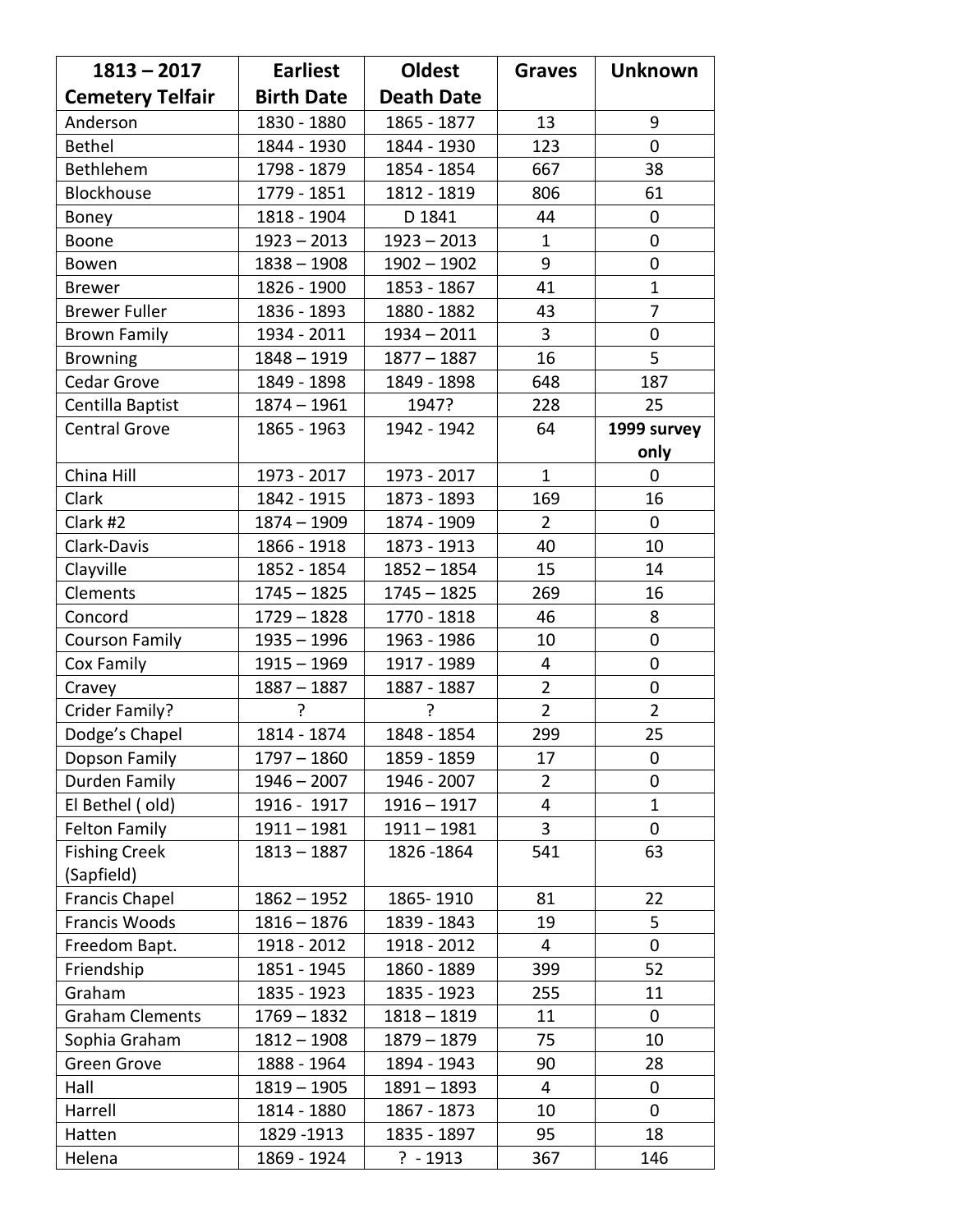| <b>Cemetery</b>        | <b>Earliest</b>   | <b>Oldest</b>     | <b>Graves</b>  | <b>Unknown</b> |
|------------------------|-------------------|-------------------|----------------|----------------|
|                        | <b>Birth Date</b> | <b>Death Date</b> |                |                |
| Hulett                 | 1826 - 1904       | 1882 - 1891       | 119            | 15             |
| Jacksonville           | 1766 - 1832       | $1766 - 1832$     | 113            | 1              |
| Kelm                   | $1844 - 1924$     | $1892 - 1892$     | 12             | 5              |
| Kinnett Family         | $1925 - 2002$     | 1950 - 1996       | 5              | $\mathbf 0$    |
| Knight Best            | $1840 - 1877$     | $1840 - 1887$     | 21             | 9              |
| Knowles Property       | 1910 - 1920?      | $1910 - 1920?$    | $\mathbf{1}$   | $\mathbf{1}$   |
| Larkey                 | 1812 - 1886       | 1812 - 1886       | 29             | $\mathbf{1}$   |
| Livingston             | 1815 - 1880       | 1856 - 1861       | 157            | 29             |
| Macedonia              | 1885 - 1971       | 1895 - 1960       | 128            | $\overline{2}$ |
| Marchant               | $1934 - 2011$     | 1936 - 2003       | $\overline{2}$ | 0              |
| McCranie               | 1818 - 1887       | 1818 - 1887       | 8              | 5              |
| McDuffie               | $1820 - ?$        | 1832 - 1883       | 52             | $\mathbf{1}$   |
| McKinnon               | 1766 - 1856       | 1775 - 1840       | 27             | 9              |
| McLaughlin Fam.        | $1785 - 1865$     | $1785 - 1865$     | 13             | 4              |
| <b>Mclean Family</b>   | $1817 - 1885$     | $1817 - 1885$     | 17             | $\overline{2}$ |
| <b>McLean Graves</b>   | 1806 - 1876       | 1855 - 1864       | 3              | 0              |
| McRae Family           | $1777 - 1819$     | $1777 - 1819$     | $\overline{7}$ | $\mathbf 0$    |
| Midway                 | $1824 - 1963$     | 1881 - 1909       | 199            | 4              |
| Milan                  | 1865 - 1960       | 1910 - 1911       | 345            | $\overline{2}$ |
| Mt. Calvary            | $1838 - 1912$     | 1880 - 1901       | 288            | 77             |
| Mt. Carmel             | $1843 - 1918$     | $1843 - 1918$     | 65             | $\mathbf{1}$   |
| Mt. Tilla              | $1891 - 1979$     | $1937 - 1938$     | 196            | 58             |
| Mt. Zion-Church        | 1823 - 1901       | 1878 - 1886       | 383            | 15             |
| Mt. Zion Annex         | $1862 - 1933$     | 1926 - 1926       | 133            | 3              |
| New Red Hill           | $1831 - 1913$     | $1903 - 1903$     | 400            | 46             |
| Oak Grove              | $1768 - 1845$     | $1768 - 1845$     | 2814           | 367            |
| Oakland                | $1830 - 1907$     | $1874 - 1899$     | 772            | 81             |
| Old Colored Folks      | 1813-1909         | $1855 - 1890$     | 20             | 7              |
| Old Hamilton Cem.      |                   |                   |                |                |
| <b>Accord Cemetery</b> |                   |                   |                |                |
| Owens Family           | $1927 - 1999$     | $1927 - 1999$     | $\overline{2}$ | 0              |
| Parker                 | 1815 - 1900       | 1816 - 1860       | 16             | $\overline{2}$ |
| Pine Grove             | 1879 - 1965       | $1919 - 1945$     | 696            | 186            |
| Pope Graves            | 1879 - 1905       | $1879 - 1905$     | $\overline{2}$ | 1              |
| Pope-Rulapaugh         | $1914 - 1976$     | 1914 - 1976       | 4              | 0              |
| Powell                 | 1835-1909         | 1835 - 1909       | 38             | 3              |
| Rainey                 | $1884 - 1965$     | D 1914            | 7              | 5              |
| Ray Family             | $1854 - 1904$     | 1877-1885         | 3              | 0              |
| Ray, Joseph            | 1797 - 1864       | 1843 - 1863       | 14             | 0              |
| Rebecca                | 1844 - 1922       | 1877 - 1885       | 224            | 13             |
| Riverside              | 1812 - 1897       | 1841 - 1846       | 1249           | 85             |
| Roberson               | $1818 - 1898$     | 1818 - 1898       | 69             | 25             |
| Roberson, Sim          | $1924 - 2007$     | $1957 - 2002$     | 3              | 0              |
| Rockhill               | 1812 - 1927       | 1819 - 1868       | 528            | 50             |
| Rockwell Baptist       | $1808 - 1892$     | $1831 - 1876$     | 698            | 44             |